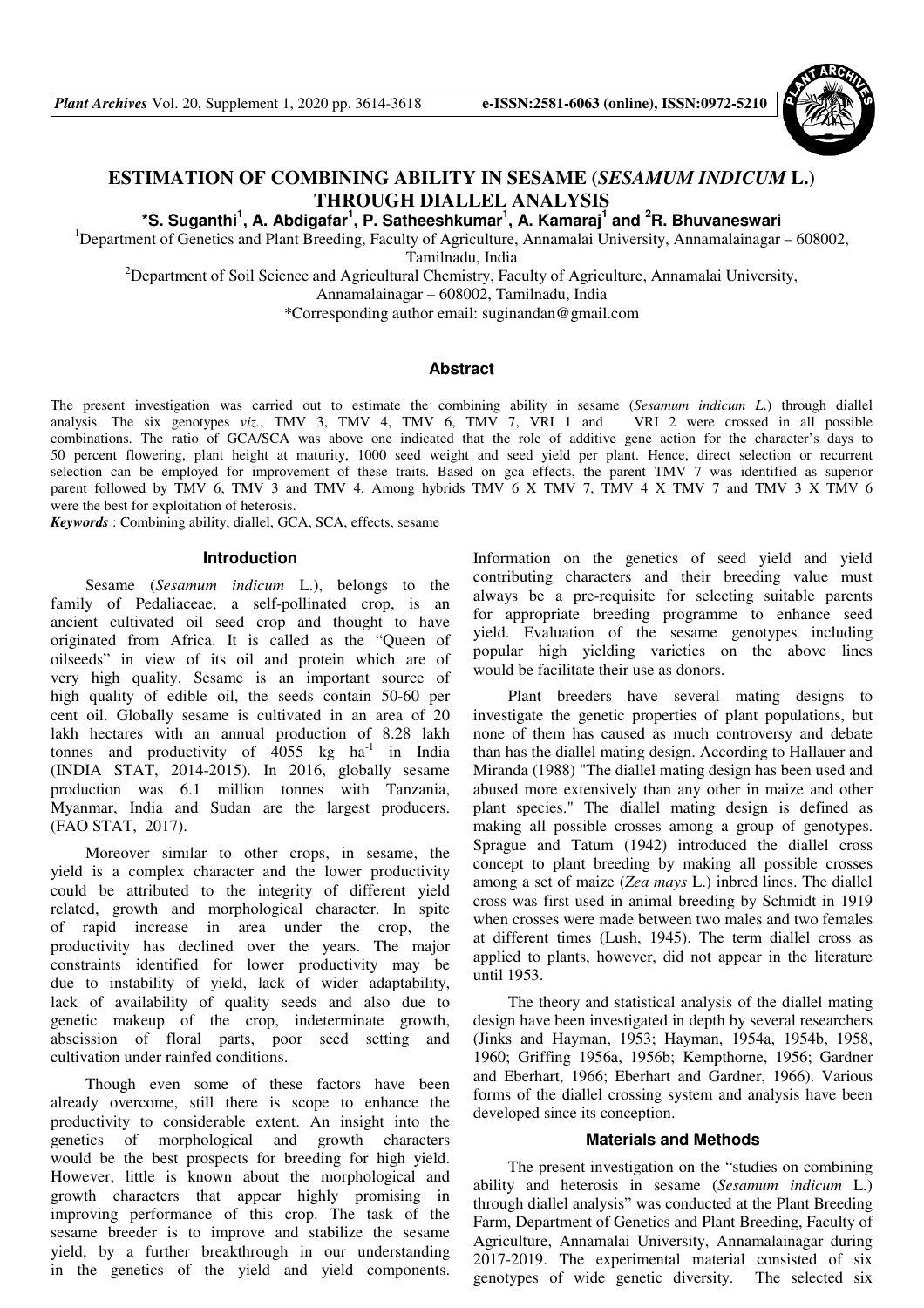genotypes *viz.*, TMV 3, TMV 4, TMV 6, TMV 7, VRI 1 and VRI 2 were crossed in all possible combinations to produce 30 hybrids. The six genotypes were sown during January - February, 2018. They were crossed in a diallel mating design (including both direct and reciprocal crosses). The resultant 30 hybrids along with six selfed parents formed an effective complete diallel set for the present study. Thirty hybrids along with their six selfed parents were sown in June - July, 2018 in a Randomized Block Design, replicated thrice. The observations recorded were days to 50 percent flowering, plant height at maturity, number of branches per plant,

number of capsules per plant, number of seeds per capsules, length of the capsule, 1000 seed weight and seed yield per plant

# **Combining ability analysis**

The diallel analysis as described by Griffing (1956 b) method I and model I was adopted to work out the combining ability effects with the assumption of the variety and block effects were constant. The mean squares due to different sources of variation as well as their genetic expectations were estimated as follows

| <b>Source</b>      | Degrees of<br>Freedom | Sum of<br>squares | Mean sum of<br>squares | <b>Expectation of mean squares</b>                   |
|--------------------|-----------------------|-------------------|------------------------|------------------------------------------------------|
| GCA                |                       | ື້                | M.                     | $\sigma^2 e + 2P [1/(P-1)] \Sigma_i g_i^2$           |
| SCA                | $[P(P-1)]/2$          |                   | $M_{\rm c}$            | $\sigma^2 e + [2/P(P-1)] \Sigma_i \Sigma_i s_{ii}^2$ |
| Reciprocal effects | $[P(P-1)]/2$          |                   | M.                     | $\sigma^2 e + 2 [2/P(P-1)] \sum_i \sum_{i} r_{ii}^2$ |
| Error              |                       | $\mathbf{v}_e$    | Me                     | о е                                                  |

**Analysis of variance for combining ability** 

General combining ability effects, specific combining ability effects and reciprocal combining ability effects were estimated as follows.

$$
g_i = (1/2P) (x_i + x_{\cdot i}) - (1/P^2) x \dots
$$
  
\n
$$
s_{ij} = (1/2) (x_{ij} + x_{ji}) - (1/2P) (x_i + x_{\cdot j} + x_{j\cdot} + x_{\cdot i}) + (1/P^2) x.
$$
  
\n
$$
r_{ij} = (1/2) (x_{ij} - x_{ji})
$$

## **Standard error of estimates**

The square root of the variance gives the standard error of that estimate. For this, the variances of different effects were calculated as follows.

Variance 
$$
(X_{ij}) = \sigma^2_e = Me'
$$
  
Variance  $(g_i) = \frac{P-1}{2P^2} \sigma^2$ 

Variance 
$$
(r_{ij}) = \frac{1}{2} \sigma^2
$$

e

e

#### **Critical difference of estimates**

The critical difference to compare any two similar estimates was obtained as a product of 't' value against error degrees of freedom and standard error of difference. The square root of the variance gives the standard error of differences.

Variance  $(g_i - g_j) = (1 / P) \sigma 2e$  for two gca estimates

Variance (sij - sik) =  $2(P-1)/P$ ]  $\sigma$ 2e for two sca estimates having one parent in common

Variance (sij - skl) =  $[(P-2)/P]$   $\sigma$ 2e for two sca estimates with No parent in common

Variance (rij - rkl) =  $\sigma$ 2e for a pair of reciprocal effects

### **Results and Discussion**

The ANOVA for the yield and yield attributing characters of sesame were furnished in the Table. 1. The variance due to genotypes were highly significant for all characters which indicated the presence of the genetic variability in population and suggested that diallel analysis of gene action and combining ability were warranted. The GCA

variance (6.58), SCA variance (5.72) and RCA variance (2.14) were significant for days to 50 percent flowering, plant height at maturity, number of capsules per plant and number of seeds per capsule (Table 2.) The ratio of GCA/SCA was above one indicated that the role of additive gene action for the character's days to 50 percent flowering, plant height at maturity, 1000 seed weight and seed yield per plant. Hence, direct selection or recurrent selection can be employed for improvement of these traits. The ratio of GCA/SCA was low for the traits number of branches per plant, number of capsules per plant, capsule length and number of seeds per capsule indicating preponderance of non-additive gene action for controlling these characters and hence these traits may be improved through recurrent selection or heterosis breeding. General combining ability effects and specific combining ability effects for yield and yield attributing traits were presented in Tables 3 and 4.

The ability of an inbred to transmit desirable performance to its hybrid progenies is referred as a combining ability. Spargue and Tatum (1942) further refined the idea into general and specific combining ability, which have significant impact evolution of inbred lines. The term general combining ability is used to designate the average of particular inbred in a series of hybrid combinations. In the present investigation among the parents, the *gca* effect of TMV 7 was of high for characters such as plant height at maturity, number of branches per plant, number of capsules per plant and seed yield per plant. Early reports on significant *gca* for number of branches was made by Vekaria *et al.* (2014)

A perusal of *gca* effects for yield characters like number of branches per plant, plant height at maturity, number of capsule per plant and seed yield per plant TMV 7 was good general combiner. These results are in consonance with the findings of Musibau and Morakinyo (2014) and Vekaria *et al*. (2014). VRI 2 was found to be good general combiner for days to 50 per cent flowering. The parents TMV 7 and TMV 3 exhibited negative *gca* effect and found to be good combiners for earliness. Similar findings were reported by Ramesh *et al*. (2014). Considering the *gca* effect of parents, TMV 7 was adjudged as the best parent since it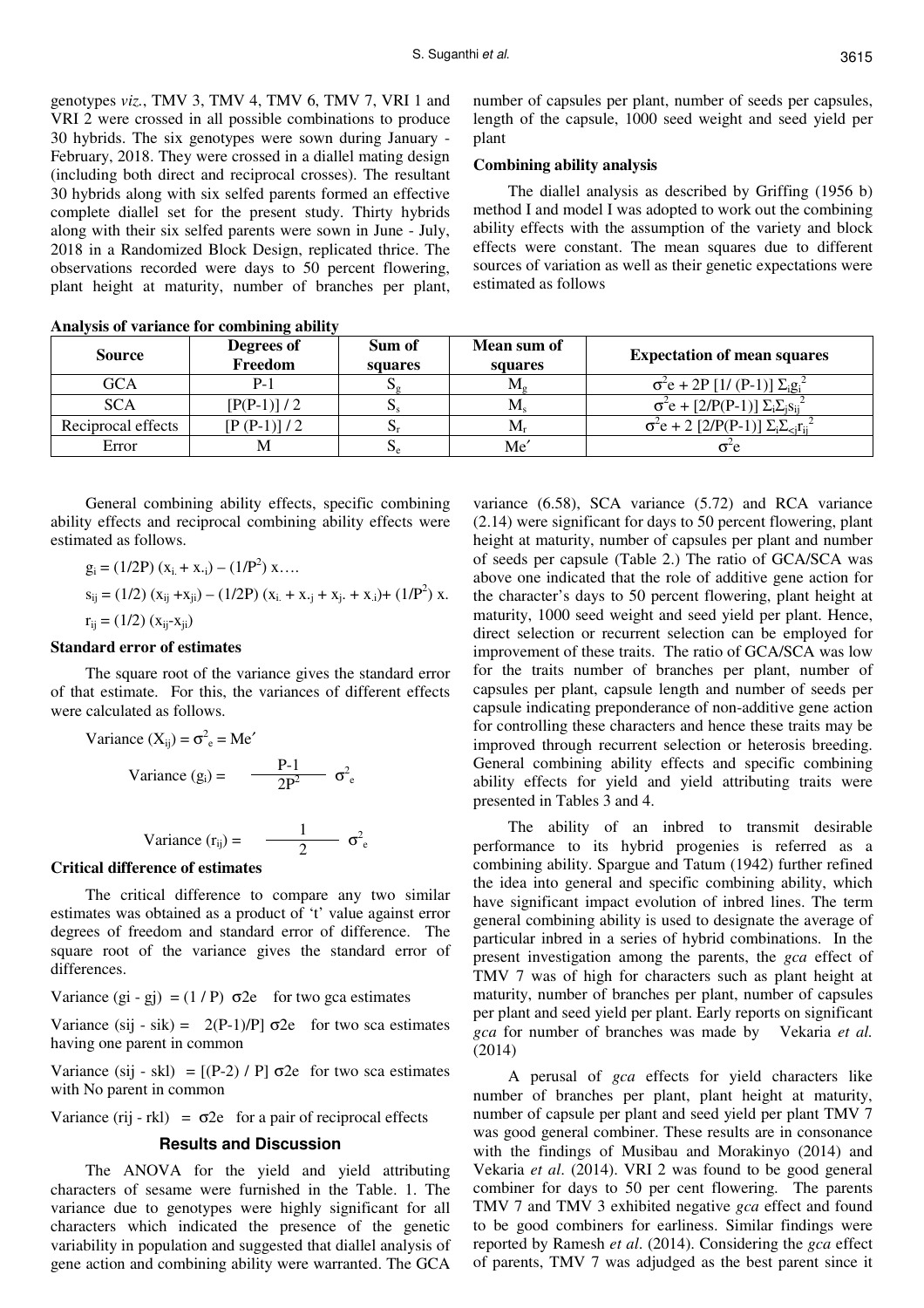had significant *gca* effect for plant height, number of branches per plant, number of capsule per plant and seed yield per plant. The parents TMV 6, TMV3 and TMV 4 were considered as next best parents since they possessed desirable *gca* effect. Thus, TMV 7 was appeared to be worthy for exploitation in breeding programme aimed at yield improvement through component characters.

The specific combining ability is considered to be the best criterion for the selection of superior hybrids. Specific combining ability refers to the performance of a combination of specific inbred in particular cross. Specific combining ability may result from several cases, such as mendelian segregation and recombination, incorrect genotype classification and various types of factor interactions (Spargue and Tatum, 1942). The specific combining ability estimates demonstrated that the cross combination TMV 7 x VRI 2 for days to 50 per cent flowering and was good combiner for earliness, the same hybrid TMV 7 x VRI 2 recorded highest positive and significant *sca* effect in plant height at maturity, for the number of branches per plant, number of capsule per plant, capsule length and seeds per capsule the hybrid TMV 6 x TMV 7 showed highest positive and significant *sca* effect, the hybrid TMV 4 x TMV 7 recorded highest positive and significant *sca* effect in 1000 seed weight and seed yield per plant. These findings are agreement with Sakhiya (2013) and Sedeck and Hassan, (2015). So, from the foregoing discussion it may be concluded that, the hybrids TMV 6 x TMV 7 and TMV 4 x TMV 7 could be used as the best hybrid for exploitation heterosis. The hybrids TMV 7 x VRI 2, TMV 6 x TMV 7 and TMV 4 x TMV x TMV 7 were the better hybrids for exploitation of heterosis (Table 4)

In the present study, the hybrid TMV 6 x TMV 7 recorded high *sca* effect with the combination of superior *gca*  parent for number of capsule per plant, capsule length, seeds per capsule and 1000 seed weight. So, it is worth of mentioning that parents with consistently good general combining ability produces hybrids with high significant *sca*  effects.

From the perusal of *sca* effects of the hybrids, it was evident that all types (significantly positive or negative or non-significant) of *sca* effects could be obtained in hybrids

with different types (high x high, high x low, low x high and low x low) of parental *gca* combinations.

Therefore, it may not be always necessary to attempt crosses between high x high *per se* or *gca* or low x low *per se*  or *gca.* However, combinations in which at least one percent had high *gca* or high *per se* may be rewarding.

So it can be observed that a good performing parent may not be good general combiner, a good general combiner need not always produce a good specific combination. However, it can be noticed that at least one general combining parent was involved in desirable specific combination and the best performing crosses involved at least one parent with high mean and crosses with significant *sca*  effects can be utilized for transgressive segregants for future exploitation (Anuradha and Lakhmi Kantha Reddy, 2005). From the above discussion it may inferred that the most of the crosses involved at least one good general combiner in their percentage and could be expected to throw transgressive segregants. It is therefore, suggested that the adaptation of biparental approach followed by recurrent selection or selective diallel mating system in these crosses was a judicious approach to exploit both additive as well as nonadditive kinds of gene effects (Goyal and Sudhir Kumar, 1991). The interaction between recessive alleles from poor combiner and dominant alleles from good combiner could have resulted in such potential crosses from good x poor parental combiners (Dubey, 1975).

There were instances in which involving of both poor combiners produced superior specific combining ability as evidenced from the combinations of TMV 7 x VRI 2 for plant height at maturity, TMV 3 x VRI 1 for 1000 seed weight and VRI 1 x VRI 2 for seed yield per plant. (Table 5) These findings were in concordance with the results of Salunke and Lokesha (2012) and Kumar *et al*. (2012)

# **Conclusion**

Based on gca effects, the parent TMV 7 was identified as superior parent followed by TMV 6, TMV 3 and TMV 4. Among hybrids TMV 6 X TMV 7, TMV 4 X TMV 7 and TMV 3 X TMV 6 were the best for exploitation of heterosis. These hybrids were suitable for heterosis breeding to improve seed yield per plant and other component characters.

Table 1 : Analysis of variance for yield and yield attributing characters in sesame.

|                      |    | <b>Mean sum of squares</b>                                                               |           |                                 |                                 |                   |                             |                            |                                   |  |
|----------------------|----|------------------------------------------------------------------------------------------|-----------|---------------------------------|---------------------------------|-------------------|-----------------------------|----------------------------|-----------------------------------|--|
| <b>Source</b>        |    | Days to 50 per Plant height.<br>$\left  \frac{d}{dt} \right $ cent flowering at maturity |           | No. of<br>branches per<br>plant | No. of<br>capsules<br>per plant | Capsule<br>length | No. of seeds<br>per capsule | <b>1000 Seed</b><br>weight | <b>Seed</b><br>yield per<br>plant |  |
| <b>Replication</b> 2 |    | .6931                                                                                    | 0.6667    | 0.0284                          | 1.1111                          | 0.00032           | 0.5425                      | 0.0083                     | 0.1550                            |  |
| <b>Genotype</b>      | 35 | 12.9428**                                                                                | 85.7074** | 3.7699**                        | 411.5462**                      | $2.1457**$        | 80.2889**                   | .7629**                    | 4.8349**                          |  |
| <b>Error</b>         | 70 | 0.7326                                                                                   | 4.3566    | 0.0723                          | 7.5348                          | 0.0076            | 4.0809                      | 0.0068                     | 0.2245                            |  |

\*\* Significant at 1 percent level

**Table 2 :** Analysis of variance for combining ability effects for yield and yield attributing characters in sesame.

|                | <b>Mean sum of squares</b>                                       |           |                                        |            |             |                        |                            |                         |
|----------------|------------------------------------------------------------------|-----------|----------------------------------------|------------|-------------|------------------------|----------------------------|-------------------------|
| <b>Source</b>  | Days to 50 Plant height<br>per cent   at maturity   branches per |           | Number of<br>Number of<br>capsules per |            | Capsule     | Number of<br>seeds per | <b>1000 Seed</b><br>weight | Seed yield<br>per plant |
|                | flowering                                                        | (cm)      | plant                                  | plant      | length (cm) | capsule                | (g)                        | (g)                     |
| <b>GCA</b>     | $6.58**$                                                         | $68.26**$ | 1.24                                   | $120.63**$ | 0.57        | $25.16**$              | 0.93                       | $3.22**$                |
| <b>SCA</b>     | $5.72**$                                                         | $25.05**$ | 1.52                                   | 180.32**   | 0.94        | 29.54**                | 0.67                       | 1.15                    |
| <b>RCA</b>     | 2.14                                                             | 18.86**   | 0.98                                   | 99.55**    | 0.52        | $24.51**$              | 0.38                       | 1.52                    |
| <b>GCS/SCA</b> | 1.15                                                             | 2.72      | 0.81                                   | 0.66       | 0.60        | 0.85                   | 1.38                       | 2.8                     |

\*\* Significant at 1 percent level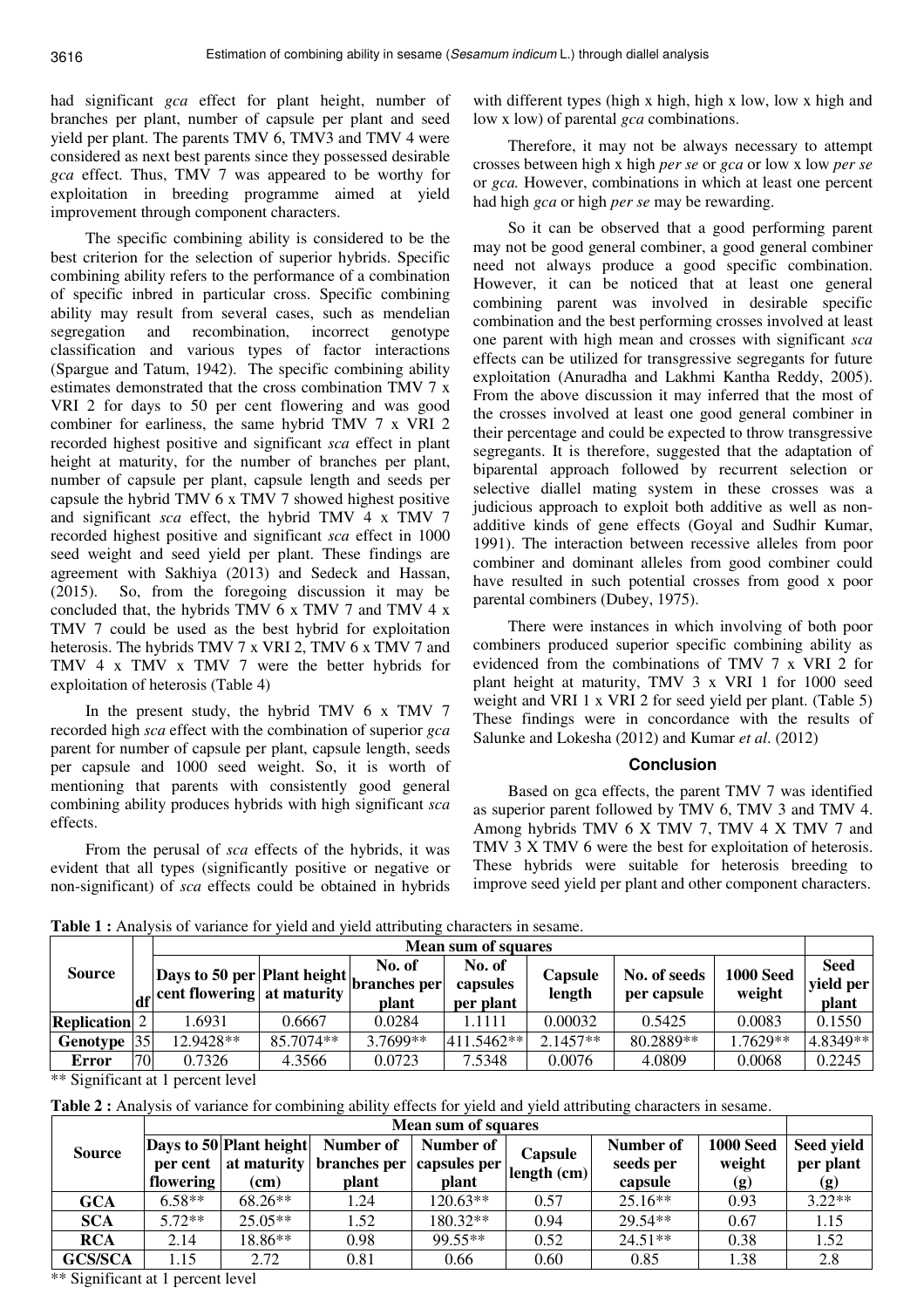| <b>Parents</b>   | Days to 50<br>per cent<br>flowering | <b>Plant</b><br>height at<br>maturity | No. of<br><b>branches</b><br>per plant | No. of<br>capsules<br>per plant | Capsule<br>length | No. of<br>seeds per<br>capsule | <b>1000 Seed</b><br>weight | <b>Seed</b><br>yield<br>per plant |
|------------------|-------------------------------------|---------------------------------------|----------------------------------------|---------------------------------|-------------------|--------------------------------|----------------------------|-----------------------------------|
| TMV <sub>3</sub> | $-0.44**$                           | $2.10**$                              | $-0.24**$                              | $-3.54**$                       | $-0.13**$         | $-0.20$                        | $-0.13**$                  | $-0.12$                           |
| TMV <sub>4</sub> | $-0.13*$                            | $1.19**$                              | $0.20**$                               | $1.36**$                        | $0.03*$           | $-0.94**$                      | $0.05**$                   | $-0.68**$                         |
| TMV <sub>6</sub> | 0.05                                | $-0.81*$                              | 0.06                                   | $1.26**$                        | $0.26**$          | $2.18**$                       | $0.33**$                   | $0.16*$                           |
| TMV 7            | $-0.86**$                           | $4.46**$                              | $0.50**$                               | $4.79**$                        | $0.24**$          | $1.34**$                       | $0.31**$                   | $0.85**$                          |
| VRI1             | 0.05                                | $1.00**$                              | $-0.19**$                              | $-0.59$                         | $-0.14**$         | $-1.46**$                      | $-0.25**$                  | 0.11                              |
| VRI <sub>2</sub> | $1.33**$                            | $0.97**$                              | $0.40**$                               | $-3.29**$                       | $-0.26**$         | $-0.91**$                      | $-0.30**$                  | $-0.31**$                         |
| S.E for gca      | 0.1302                              | 0.3176                                | 0.0409                                 | 0.4176                          | 0.0133            | 0.3074                         | 0.0126                     | 0.0721                            |

Table 3 : General combining ability effects of parents for yield and yield attributing characters in sesame

**Table 4 :** Specific combining ability effects of crosses for yield and yield attributing characters in sesame

| S. No.                  |                | Days to 50            | <b>Plant</b><br>height at | No. of<br>branches | No. of<br>capsules per | Capsule   | No. of<br><b>1000 Seed</b><br>seeds per<br>weight<br>capsule | <b>Seed</b> |                    |
|-------------------------|----------------|-----------------------|---------------------------|--------------------|------------------------|-----------|--------------------------------------------------------------|-------------|--------------------|
|                         | <b>Hybrids</b> | per cent<br>flowering | maturity                  | per plant          | plant                  | length    |                                                              |             | yield per<br>plant |
| $\mathbf{1}$            | TMV 3 X TMV 4  | $-0.97**$             | $-0.22$                   | 0.05               | 1.43                   | $-0.28**$ | $-3.29**$                                                    | $-0.41**$   | $-0.08$            |
| $\overline{2}$          | TMV 3 X TMV 6  | $-1.00**$             | $-1.37$                   | $0.81**$           | $6.98**$               | $0.48**$  | 1.32                                                         | $0.56**$    | $-0.06$            |
| 3                       | TMV 3 X TMV 7  | $0.91**$              | $3.01**$                  | $-0.84**$          | $-8.24**$              | $-0.48**$ | $-2.29**$                                                    | $-0.37**$   | $-1.00**$          |
| $\overline{\mathbf{4}}$ | TMV 3 X VRI 1  | 0.06                  | $-1.78*$                  | $-0.84**$          | $6.02**$               | $0.64**$  | $-0.34$                                                      | $0.72**$    | $0.51^{\ast\ast}$  |
| 5                       | TMV 3 X VRI 2  | $-0.44$               | 0.17                      | $-0.18$            | $-2.99**$              | $-0.05$   | $3.23**$                                                     | $-0.19**$   | $-0.37*$           |
| 6                       | TMV 4 X TMV 3  | 0.83                  | $2.13*$                   | $-0.21$            | $-1.93$                | 0.05      | $2.14*$                                                      | $-0.06$     | 0.30               |
| 7                       | TMV 4 X TMV 6  | 0.52                  | $-1.67*$                  | $0.41**$           | 1.61                   | $0.24**$  | $2.72**$                                                     | $0.32**$    | $-1.01$            |
| 8                       | TMV 4 X TMV 7  | $-1.05**$             | 1.32                      | 1.09**             | $11.02**$              | $1.17**$  | 5.84**                                                       | $0.87**$    | $1.24**$           |
| 9                       | TMV 4 X VRI 1  | $-0.97**$             | $4.10**$                  | $-0.70**$          | $-9.54**$              | $-0.32**$ | 0.59                                                         | $-0.20**$   | $-0.15$            |
| 10                      | TMV 4 X VRI 2  | 0.25                  | 0.18                      | $0.38**$           | $8.13**$               | $-0.12**$ | $-1.39**$                                                    | $-0.02$     | 0.12               |
| 11                      | TMV 6 X TMV 3  | $-0.66$               | $-3.68**$                 | $1.50**$           | 14.04**                | $1.13**$  | 8.30**                                                       | $0.72**$    | $-0.18$            |
| 12                      | TMV 6 X TMV 4  | $-0.50$               | $-1.53$                   | $1.31**$           | 12.42**                | $1.07**$  | 4.89**                                                       | $0.67**$    | $2.01**$           |
| 13                      | TMV 6 X TMV 7  | $-1.08**$             | $-6.69**$                 | $1.21**$           | 12.98**                | $1.24**$  | $6.88**$                                                     | $0.80**$    | $0.89**$           |
| 14                      | TMV 6 X VRI 1  | $-0.33$               | $2.12**$                  | $-0.68**$          | $-7.02**$              | $-0.56**$ | $-2.58**$                                                    | $-0.69**$   | $-0.54**$          |
| 15                      | TMV 6 X VRI 2  | $-1.27**$             | 1.98**                    | $-0.52**$          | $-2.97**$              | $-0.36**$ | $-2.10**$                                                    | $-0.25**$   | $-0.28$            |
| 16                      | TMV 7 X TMV 3  | $-0.33$               | $-0.11$                   | 0.18               | 2.03                   | 0.06      | $-1.00$                                                      | $-0.13**$   | $-0.18$            |
| 17                      | TMV 7 X TMV4   | $-0.33$               | 5.45**                    | $-0.06$            | $-0.79$                | $-0.01$   | 1.39                                                         | 0.04        | 0.23               |
| 18                      | TMV 7 X TMV 6  | $1.16**$              | $-2.65**$                 | $-0.25*$           | 0.53                   | $0.11**$  | $4.02**$                                                     | $0.16**$    | 0.10               |
| 19                      | TMV 7 X VRI 1  | $-0.33$               | 1.89*                     | $-1.23**$          | $-3.94**$              | $-0.59**$ | $-4.80**$                                                    | $-0.45**$   | $-0.52**$          |
| 20                      | TMV 7 X VRI 2  | $-1.27$               | 5.36**                    | $-0.61**$          | $-9.57**$              | $-0.48**$ | $-3.88**$                                                    | $-0.23**$   | $-1.24**$          |
| 21                      | VRI 1 X TMV 3  | $1.33**$              | $-0.42$                   | $-1.40**$          | $-12.91**$             | $-0.84**$ | $-4.61**$                                                    | $-0.74**$   | $-0.66**$          |
| 22                      | VRI 1 X TMV 4  | $1.33**$              | 4.80**                    | $0.40**$           | $3.35**$               | $-0.10**$ | $-0.79$                                                      | $0.26**$    | $-0.40*$           |
| 23                      | VRI 1 X TMV 6  | $-0.83*$              | 1.91*                     | $-0.11$            | 1.55                   | -0.04     | $2.09*$                                                      | $0.29**$    | $0.58**$           |
| 24                      | VRI 1 X TMV 7  | $-0.33$               | 1.23                      | $-0.23*$           | $-1.29$                | $-0.02$   | $1.71*$                                                      | $0.42**$    | $0.56**$           |
| 25                      | VRI 1 X VRI 2  | $-2.27**$             | $-5.32**$                 | $1.07**$           | $10.31**$              | $0.87**$  | $3.90**$                                                     | $0.87**$    | $0.97**$           |
| 26                      | VRI 2 X TMV 3  | 0.16                  | $6.64**$                  | 0.03               | 0.68                   | $0.07*$   | $-3.48**$                                                    | $0.27**$    | $-0.95**$          |
| 27                      | VRI 2 X TMV 4  | $-0.16$               | 0.98                      | $-0.11$            | $-5.84**$              | $-0.04$   | $-3.42**$                                                    | $0.29**$    | $-0.01$            |
| 28                      | VRI 2 X TMV 6  | $-2.50**$             | $2.45**$                  | $0.26*$            | 3.82**                 | 0.02      | 1.12                                                         | $0.25**$    | $-0.95**$          |
| 29                      | VRI 2 X TMV 7  | 1.33                  | 0.77                      | 0.11               | $0.66\,$               | $0.09*$   | 1.96*                                                        | $0.15**$    | $-0.81**$          |
| 30                      | VRI 2 X VRI 1  | $0.83*$               | $2.01*$                   | $-1.00**$          | $-1.62**$              | $-0.87**$ | $-3.00$                                                      | $-0.84**$   | $-0.66**$          |
| S.E for sca             |                | 0.4118                | 0.7242                    | 0.0933             | 0.9524                 | 0.0302    | 0.7009                                                       | 0.0287      | 0.1644             |